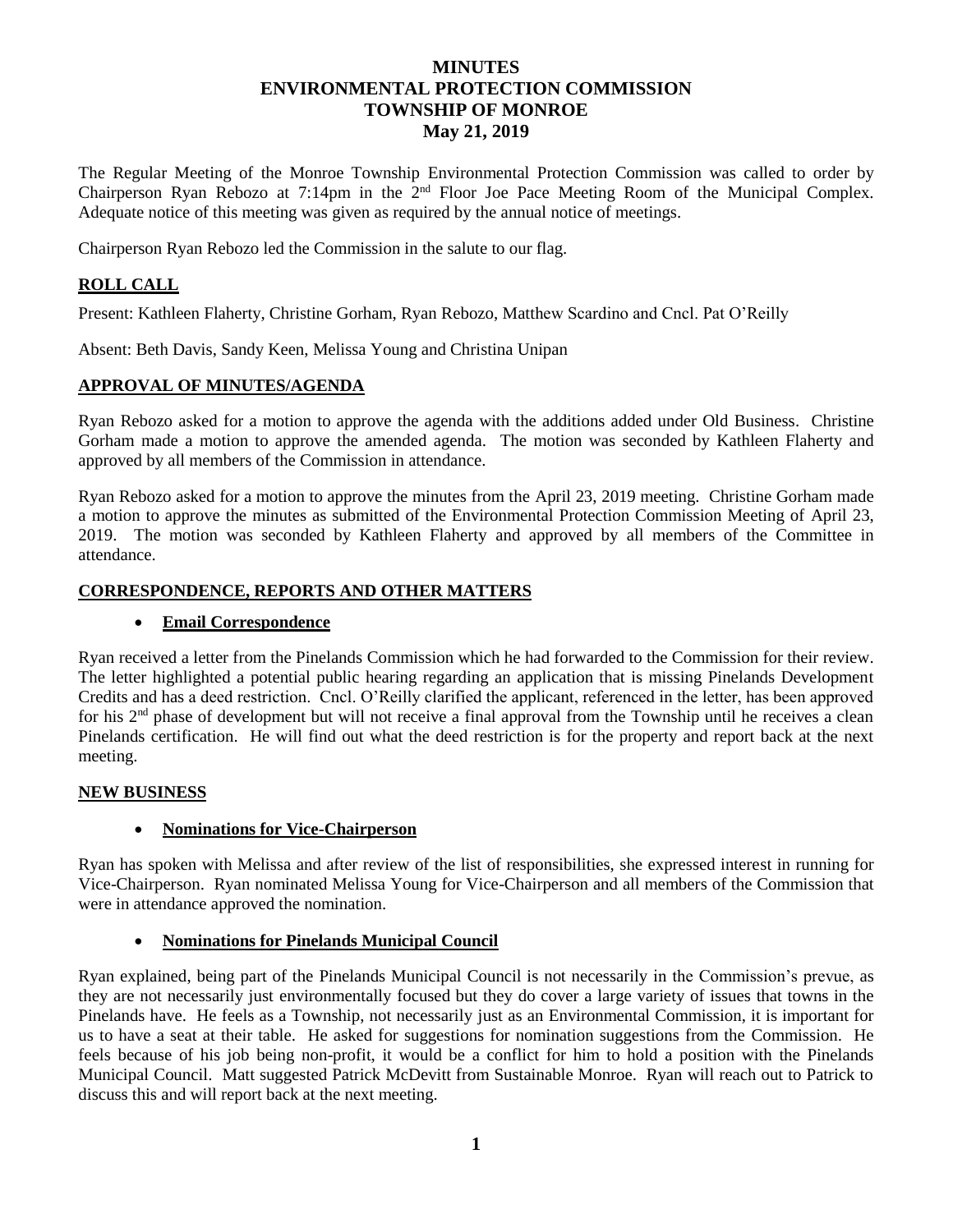## **Social Media Committee Report**

Christine advised there is no report at this time as the committee was not able to meet prior to tonight's meeting. Ryan said, he had spoken with Melissa earlier and she suggested possibly scaling back on some of the very ambitious goals they had previously laid out.

## **Great Egg Harbor River Council**

Ryan said, Rick Coe was not able to come to tonight's meeting but he is hopeful to be able to attend the June meeting.

## **Mission Statement**

Ryan has prepared an updated mission statement where he has incorporated all of the comments and suggestions made at the last meeting. He forwarded the updated mission statement to the members for their review. All members in attendance approved the updated mission statement.

### **OLD BUSINESS**

## **Community Forestry Discussion**

Ryan advised, he is still waiting for Sandy to let him know what has been done and what needs to be done with regards to the Community Forestry Plan for this year. He is going to try and sit down with Sandy to put together a checklist before the next meeting. He would like to see the Community Forestry Plan through as it is something that was inherited and he feels there is value to it. Kate suggested by the next meeting if the checklist is not resolved, then the Commission will need to start over fresh with the Community Forestry Plan in order to complete the yearly commitments. All members in attendance were in agreeance.

Christine updated the members regarding the education requirements for the Community Forestry Plan. She said there are Shade Tree Commission meetings held throughout the state and she is going to try to attend one of the upcoming meetings.

## **Budget**

Ryan advised, that he has begun compiling a list of expenses for the Commission. He asked everyone to send him any expense items they have, so he can update the list. He would like to have a completed list of yearly expenses to forward to administration for review. Cncl. O'Reilly suggested keeping this year's budget informal as the Township's budget has already been set.

## **Tree List**

Ryan talked about creating a Tree List that can be shared with homeowners, developers and the Township. He has created a list of all trees and tall shrubs that are native to the County and are commercially available. He has broken the list into four categories, Pinelands species, tree or shrub, street tree and shade tree with the purpose to promote native trees to the developers and residents. He said, the tree Ordinance that is currently in place lists mostly trees that are not native to the town and he would like to find native alternatives to suggest. He asked for suggestions that the other members felt would be useful in distributing a tree list to the public. A discussion among the members followed discussing the tree list and possible Ordinance changes.

### **OPEN DISCUSSION**

Ryan said, he talked with the Library and was informed there would be no charge for the Commission to use one of their meeting rooms for any future presentations. He feels, once the Commission's social media presence starts, we should schedule a presentation and advertise it as one of the first posts. He talked about hosting an event sometime in June. Cncl. O'Reilly is concerned hosting events in the summer may not be well attended as the town being so close to the shore becomes a bit of a ghost town in the summer months. Kate feels waiting until the end of the